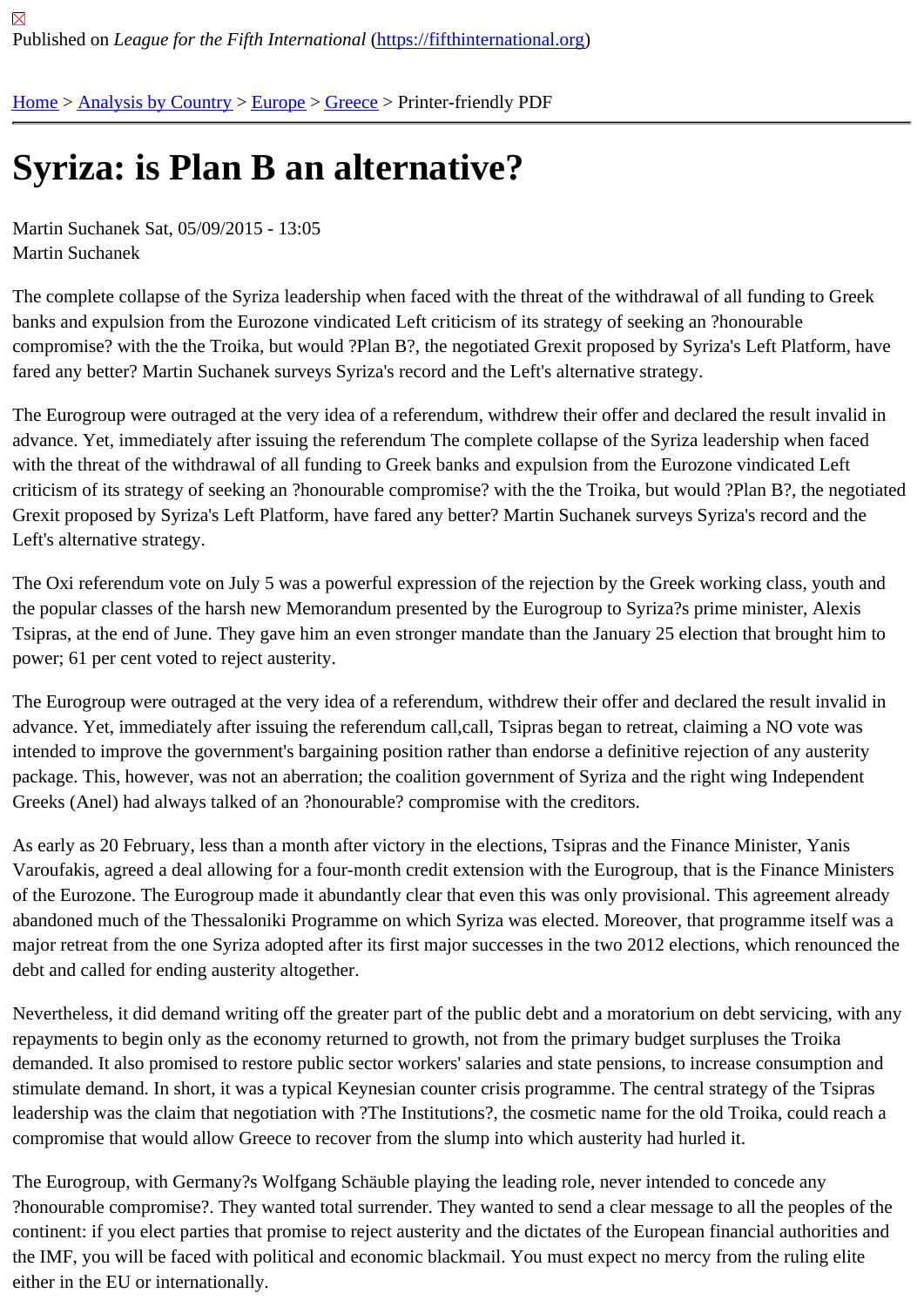Since his resignation Yanis Varoufakis has revealed a number of interesting insights into the hopelessness of the negotiation strategy. He recently recalled:

?The very powerful troika of creditors were not interested in coming to a sensible, honorable, mutually beneficial agreement. They were far more interested in humiliating this government and overthrowing it, or at least making sure that it overthrows itself in terms of its policies??

The pressure from the imperialists was certainly a key factor in making Tsipras' position more and more untenable, leading him to call for the referendum on July 5. But there was another reason as well; the pressure from his own social base and, in particular, from within Syriza itself.

# **Syriza in office**

Over recent months, we have not seen mass mobilisations on the streets in Greece. After the election victory and street celebrations, in comparison to the previous year, there were fewer struggles in the workplaces, the universities or on the streets. This is not surprising. After years of mass struggles, a series of one-day general strikes and a prolonged prerevolutionary situation, the workers recognised that the imperialists, and the bourgeois governments of Nea Demokratia and PASOK, could not be stopped by economic and social struggle alone. What was needed was a general political onslaught. Since the general strikes had been confined to one-day actions, that route, posing the question of power through an indefinite general strike, also seemed to be blocked.

The workers, therefore, turned to Syriza, as the only weapon with which to defeat Samaras, Venizelos and austerity in the elections. It was the only party on the left offering a governmental alternative and addressing the question of power in the here and now. So, they brought ?their? party into office. The massive attacks and slanders from the European Union, echoed and orchestrated by the old political elite and the most reactionary and conservative sections of Greek society, made workers wary that they needed to defend their party against internal and external reaction.

On the other hand, the leadership of Syriza around Tsipras also made it very clear from the beginning that they did not want to break with the imperialist powers behind the EU and the Euro, or to break with the IMF and certainly not with Greek capitalism and its state institutions. This was shown by the rush to form a coalition with the right wing, archreactionary and racist party ANEL; the Syriza leaders preferred a coalition with this open bourgeois party to the ?risk? of forming a minority government, which would have needed to base itself on working class and popular support rather than parliamentary combinations.

Moreover, the Party leadership agreed to elect Prokopis Pavlopoulos, a member of Nea Demokratia and former Minister of the Interior, as the new President. The government also left key officials in the national bank and state institutions in post. The military and police apparatus was not touched and the right winger, Panagiotis Kamenos, leader of the Independent Greeks (ANEL), became Minister of Defence. All this showed how far the leadership of Syriza was prepared to go in order to appease sections of Greek capital. It went on to demonstrate its willingness to concede to the demands of the Institutions in February 2015 and crossed ?red line? after ?red line? in the negotiations with the EU, ECB and IMF in June.

# **The Left gets stronger**

The continued concessions made by the Syriza leaders began to undermine their social support. This did not mean that the people turned away from the party, en masse, and even less did they turn to other political parties like the KKE or Antarsya. No, the pressure from the social base of Syriza was expressed primarily within Syriza itself by the growing tensions inside the party, increased political debate in the party branches and by the growing influence of the Left Platform.

Tsipras, the leadership around him and the party apparatus he inherited from Synaspismos, were aware throughout that entering government would put the party under enormous strain. That is why they had already ensured a high degree of independence for the chairman of the party from the Central Committee of the party.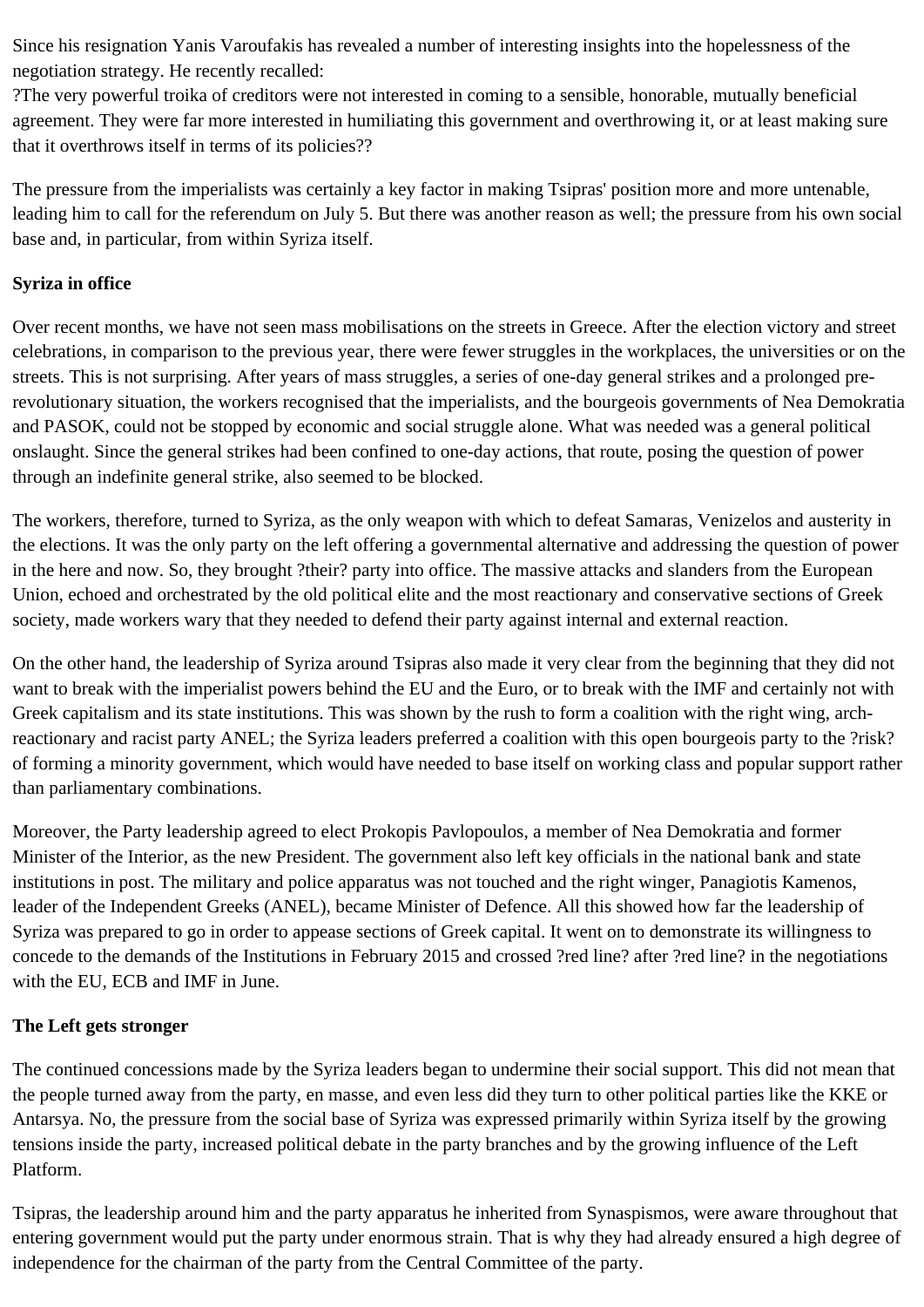The Syriza congress in July 2013 changed the party's constitution. Until then, the chairman of the party had been elected, accountable and recallable by the 200-strong central committee. Tsipras and his allies proposed that congress itself should elect the leader, arguing that this would be much more democratic than referring such decisions to a ?small committee?. In fact, electing a party leader by a vote of the whole congress, though it seems more democratic is actually less so since it makes them less answerable to the party bodies elected to develop and execute policy and to hold leaders to account. The leader can claim their mandate has a greater authority because it is from the whole of congress, even though their actions may since have alienated those who voted for them.

This populist demagogy worked, not least because the party apparatus had arranged for more than 3,000 delegates to attend, many of whom were recent recruits without much prior knowledge of the issues confronting the congress. As a result, it had the character of a rally rather than a policy conference. All this was designed not only to make Tsipras into a media personality, but also a leader who could present himself as standing above the party factions and even its leadership bodies.

It was at the congress, that Tsipras started a political onslaught on the left wing of the organisation. The dispute was not only around constitutional questions. In the course of 2013, the Syriza leadership also changed some of its main slogans; ?No sacrifice for the Euro!? meaning no concessions to the Troika, was now rarely heard, and ?For a government of the left? was replaced by the call for an ?anti-austerity government?, which opened the way to a coalition with a right wing party or a split from PASOK.

It was also at the congress that Tsipras built and organised his majority wing, which includes quite heterogeneous forces. The majority came from Synaspismos and its apparatus, but it also included representatives from the social movements, amongst them the European Social Forum in Greece and even the Maoist ?KOE? (Communist Organisation of Greece).

The main force to challenge Tsipras was the Left Platform colourfully referred to by Britain?s Economist as ?the wild ones?. Like the party leadership, most of the leaders of the Left Platform originated from Synaspismos but they came from its left wing and trade union fractions. Its most prominent leader is Panagiotis Lafazanis. It also includes the Red Network, a minority of ?Trotskyists?, most notably DEA, the International Workers Left. They have fraternal links to the International Socialist Organisation in the USA. The majority of the Left Platform were left reformists, not Marxist revolutionaries, but they saw themselves as defending more ?traditional? working class politics and recognised the need to pose the property question as central for left wing politics in Greece and elsewhere.

Amongst the most influential theoreticians of the Left Platform are Costas Lapavitsas, a professor of economics at the School of Oriental and African Studies in London and Stathis Kouvelakis, a lecturer in political theory and philosophy at King?s College, London. Lapavitsas was elected as a Syriza MP in February and Kouvelakis is a member of Syriza?s Central Committee. These academic Marxist theoreticians are the proponents of the idea of exit, not only from the Eurozone, but from the EU itself.

At the congress, the Left Platform rallied a substantial minority; between a quarter and a third on all disputed political questions and won 60 seats on the Central Committee. However, a weakness was revealed that persists to this day; it accepted the role of permanent opposition, rather than fighting to replace the conciliatory leadership around Tsipras. It wanted to resist some of Tsipras' policies certainly, but it did not overtly challenge his leadership.

When the new government was formed, therefore, the Left Platform did not immediately wage a struggle against the coalition with ANEL. Indeed, most of its MPs and leadership members had no real objection to forming it, accepting the rationale that there was no alternative. For them, at the end of the day, it was not a decisive question. Equally, they voted for Pavlopoulos as President.

Politically influential supporters and members of the Left Platform, such as Costas Lapavitsas, did not see coalition with ANEL as inherently a ?bad thing?, because it ?solidified support for Syriza amongst the poorer sectors of society? (Lapavitsas, Greece: Phase Two) Only deputies like Gianna Gaitani, an MP from Thessaloniki, and a member of DEA,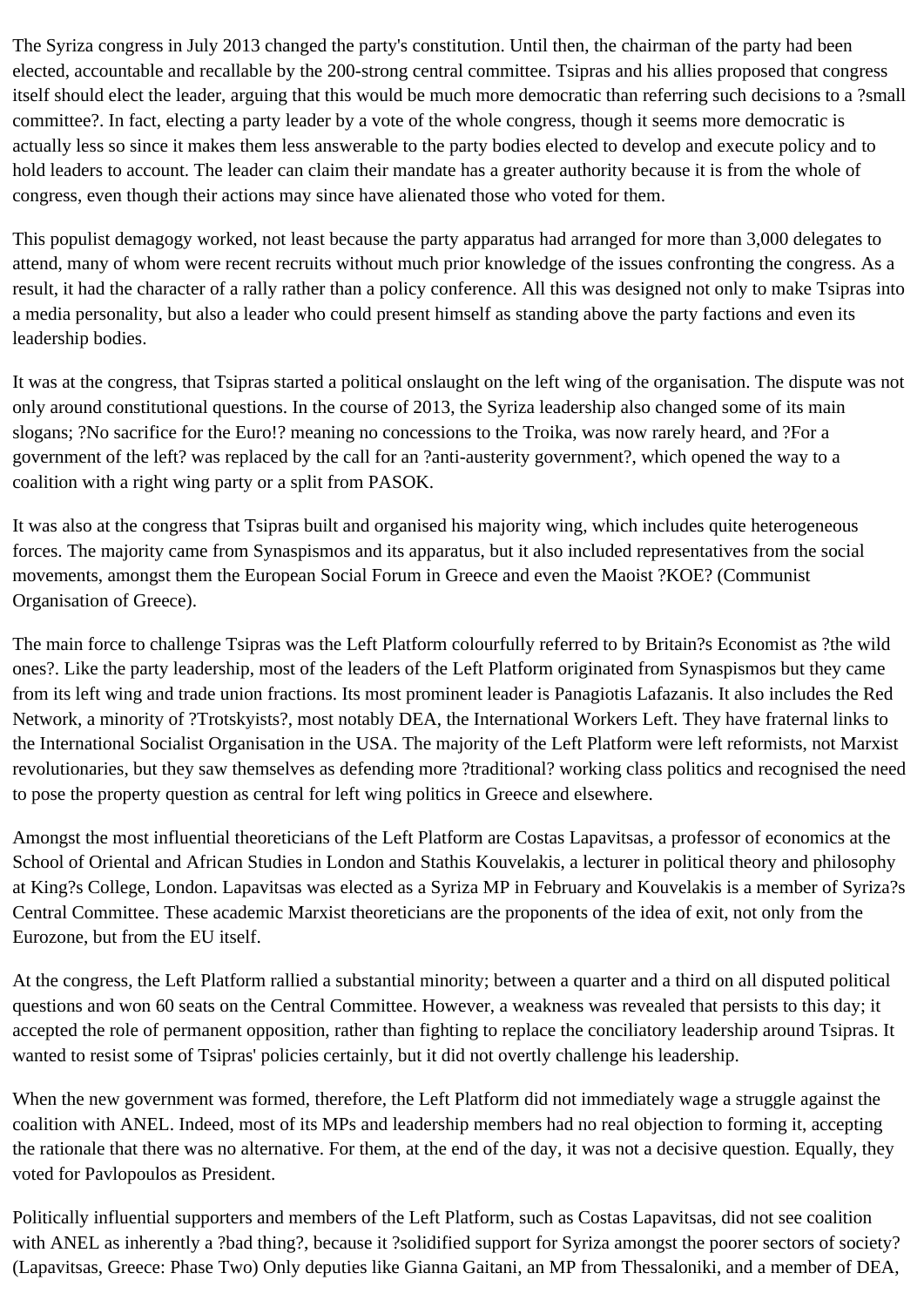publicly refused to vote for a member of ND.

#### **February Agreement**

Nonetheless, the agreement with the Eurogroup and the capitulation of the Greek government did produce a deep rift. Originally, the government had planned to bring the agreement before Parliament for its blessing, they quickly dropped all talk of that. In fact, the Syriza leadership only convened meetings of its parliamentary fraction and the Central Committee of the party after the agreement had been concluded.

At the end of February, there was a stormy session of the 149 strong parliamentary fraction. The meeting lasted some 12 hours and on an ?indicative? vote there were 10 votes against and 13 abstentions but the majority voted for the agreement. Among the critics were members of the Cabinet such as the Left Platform's Panagiotis Lafazanis, Minister of Productive Reconstruction, Environment and Energy from January to July 2015.

On the last weekend in March, there was a meeting of the Central Committee of Syriza. At this, the leadership around Tsipras was only just able to carry its position. Representatives of the ?Left Platform? brought their own resolution. That read, in part:

?... we express our rejection of the agreement and of the list of reforms which has been agreed with the Euro group. Both of these represent unacceptable compromises for our country and they move away from the key points of the programmatic obligations of Syriza or are even directly counterposed to them.

?Despite the agreement with the Euro group, Syriza should in the immediate future seize the initiative for the continuous and prioritised implementation of its obligations under the government programme.

?In order to pursue this path we must base ourselves on the struggles of the workers and the masses and contribute to the revival and continual expansion of the support of the masses in order to be able to resist any future blackmail and to offer the perspective of an alternative plan for the complete implementation of our radical goals.?

In addition, the draft resolution demanded that, in future, decisions of Syriza must first be discussed within the party and be accepted by party bodies.

Although this proposal was defeated, it gained 68 votes on the Central Committee (41 per cent) with 92 votes against (55 per cent) and six abstentions (4 per cent). As well as the representatives of the ?Left Platform?, the supporters of the Maoists, previously organised in the Communist Organisation of Greece (KOE) who are close to the Marxist Leninist party in Germany, and supporters of the former leader of the political economic department of Syriza, John Milios, voted for the resolution. For a long time, these two currents had both supported the leadership of Tsipras against the Left.

A new General Secretary of the party was also elected at that meeting; Tassos Koronakisder, who gained 102 of 199 votes. The candidate of the Left Platform, Alekos Kalyvis, gained 64 votes. In the election to the 11 person "Political Secretariat", the majority fraction around Tsipras gained six seats, the Left Platform four and the Maoists one. All this shows that in Syriza the forces of the opposition were growing stronger and the repeated concessions to imperialism were leading to a strengthening of the left-wing.

The dispute sharpened further in May and June when the CC of Syriza discussed the line for the negotiations with the Troika. By its meeting of May 23-24, the leadership around Tsipras could still get a majority with 95 votes for his proposal and goal of an ?acceptable compromise? but the Left Platform presented an alternative document which received 75 votes.

# **Proposal of the Left Platform**

The Left Platform resolution proposed the following points: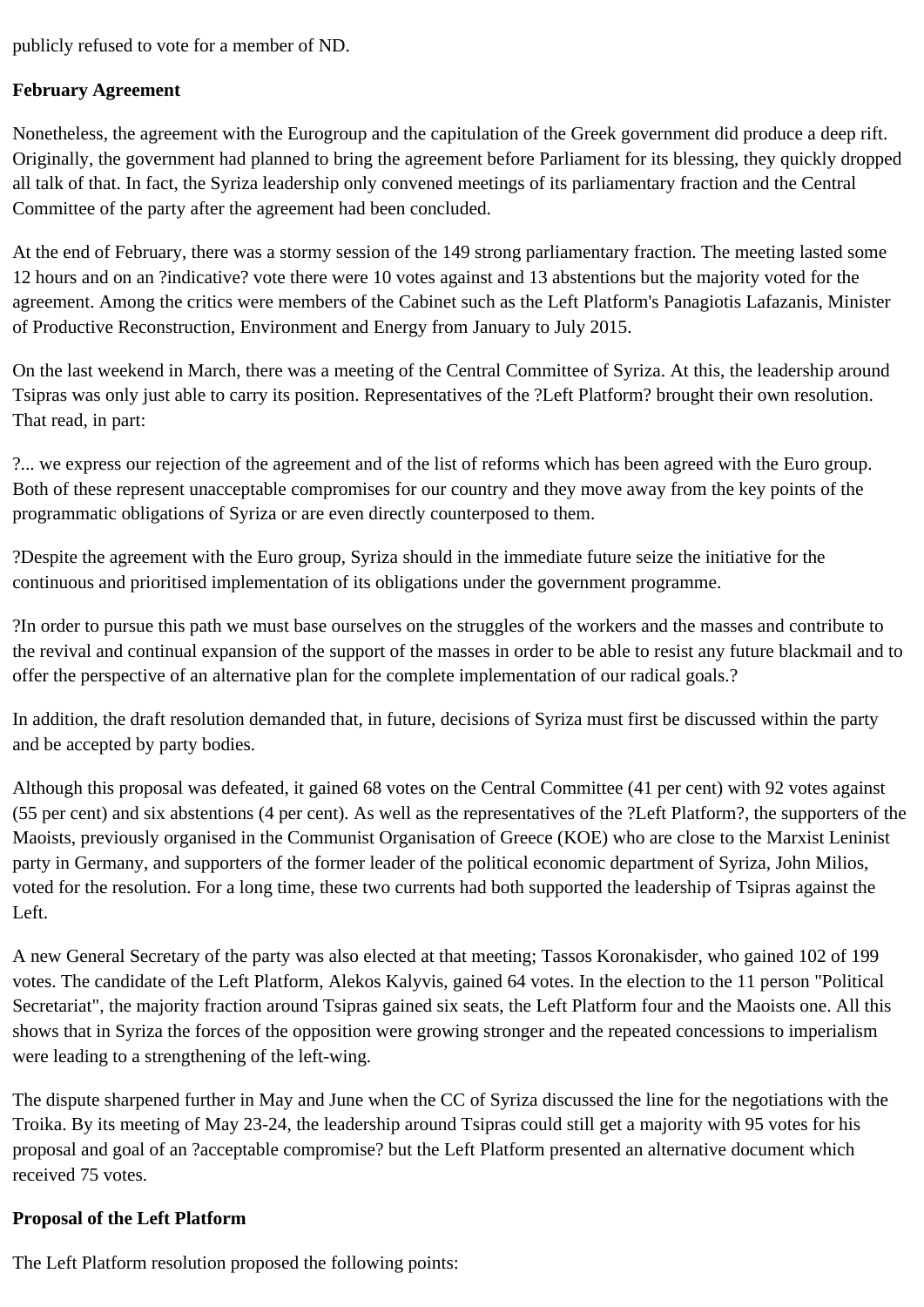The immediate nationalisation of the banks with all necessary accompanying measures to ensure their function alo transparent, productive, developmental and social criteria.

The establishment of democratic legality and transparency upon the dominant media, along with the substantial co of their lending obligations.

The immediate termination of every measure protecting the country?s scandal-immersed oligarchy.

The suspension of privilege, privileging adjustments and immunity for big economic interests.

The substantial taxation of wealth and large properties, as well as the taxation of top earners and of high corporate profitability.

The immediate and full reintroduction, as well as safeguarding and practical implementation of labour legislation and rights to trade union organisation.

The government has to counter decisively the propaganda of the ruling circles that terrorises the people with the scenario of full disaster that the suspension of debt servicing and of an eventual exit from the Eurozone will allege bring upon the country.

The greatest disaster facing the country is the imposition of a new Memorandum in one form or another and the extension of the implementation of past Memoranda.

This development must be avoided by any means and sacrifice necessary.

Any alternative solution for a progressive policy against the Memoranda, includes first and foremost the suspensio servicing the debt. Notwithstanding all the difficulties entailed, it is much more preferable to any other option for it offers the country hope and prospects.

If the 'institutions' continue with their policy of blackmail in the following days, the government has a duty to clearly state from this moment on that it will not 'strip' the Greek people by robbing them of their savings, that it will not proceed to the next IMF payment, and that it intends to put forward alternative solutions for the country?s course, the economic, social, political and strategic levels that will safeguard the implementation of its programme.?(Kouvelakis, A note on Syriza's Central Committee and the text presented by the Left Platform, http://www.internationalviewpoint.org/spip.php?article405B

This gives an idea of the political programme of the Left Platform. Clearly, it represents a left challenge to Tsipras [the government and includes important immediate mea](http://www.internationalviewpoint.org/spip.php?article4052)sures that revolutionaries should support and mobilise for. also openly recognises the failure of past governments and Syriza's strategy. An ?honourable agreement? with the Troika could, at best, only mean a modified austerity programme and Tsipras' hope, to get better conditions after the referendum, was a pure utopia. Indeed, it could only have encouraged their opponents to take an even harder line

However, whilst the proposed measures go far beyond those of the dominant faction of Syriza, they are also limite programme of immediate measures that remain within the framework of capitalism and do not include a single transitional demand, that is, measures that decisively challenge international and Greek capital?s control over the economy and point towards a socialist transformation of society. Despite its limitations, however, such a programn would certainly be met with fierce opposition and a terrific struggle from the capitalist class on all fronts; sabotage, payment of taxes and refusal to implement labour legislation, for example.

This would inevitably pose the question; how to break this resistance? Who was to enforce demands such as the ?immediate termination of every measure protecting the country?s scandal-immersed oligarchy; the suspension of privilege, privileging adjustments and immunity for big economic interests, the substantial taxation of wealth and la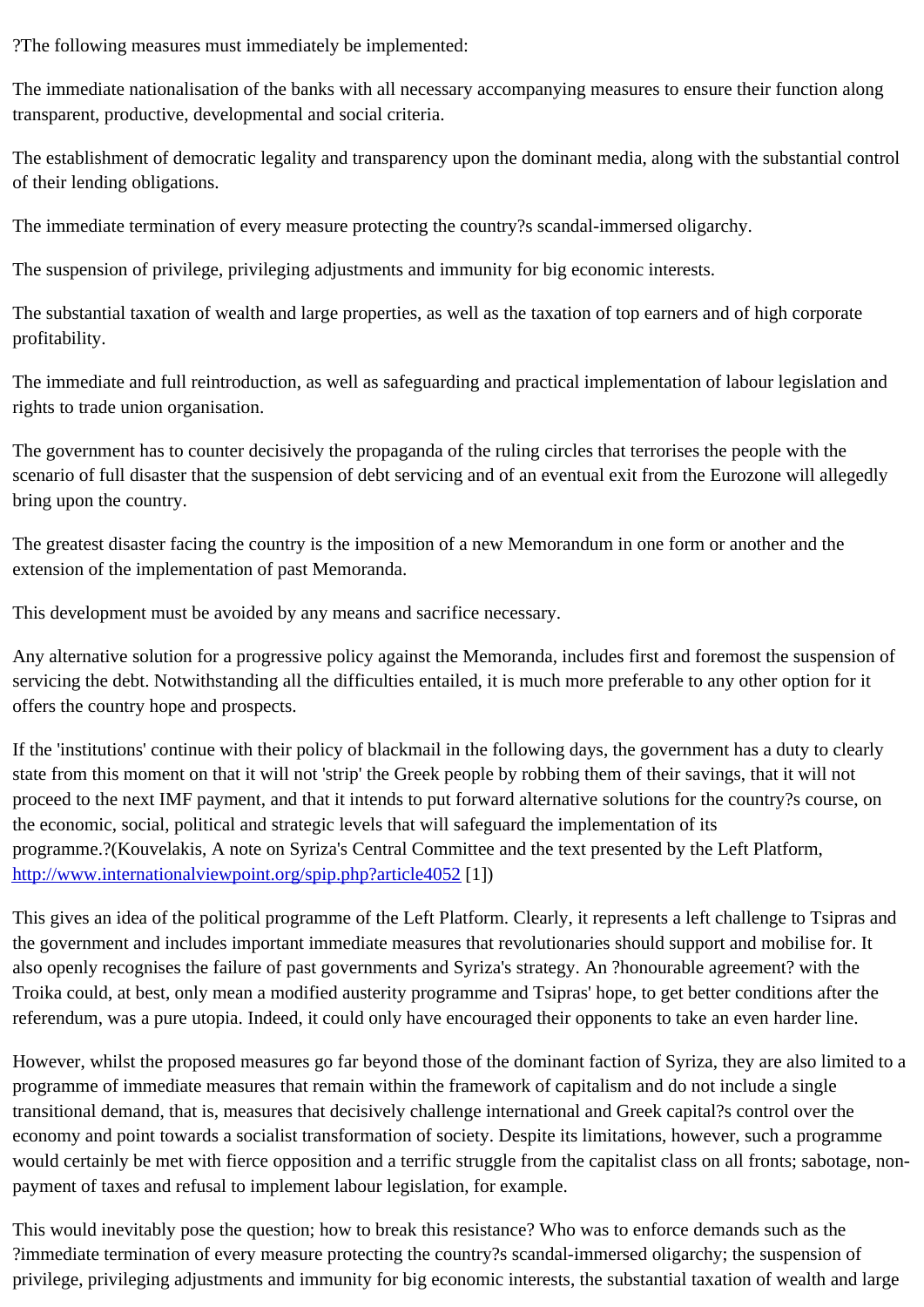properties, as well as the taxation of top earners and of high corporate profitability??

Should the corrupt, long established state machine be entrusted to fulfil this task? Could anybody seriously believe that those officials, who are tied with a thousand threads to the privileged classes, would do this?

To pose such questions is to answer them. Only workers in the private sector, in the banks, in public institutions, not the bosses and their managers, could be relied upon to do this. The only realistic answer would be the opening of the books and accounts to working class control; it would mean that in all companies, the workers and the trade unions should take stock of the declared and hidden resources. In short, workers' control would be a key measure to ensure the realisation of such a programme.

Likewise, the Left's programme does not go beyond the nationalisation of the banks. But what about the imperialists (and Greek capitalists) who have robbed the country? Should they keep their booty? Or is it not imperative to expropriate them, if one wants to stop them continuing to transfer wealth out of the country, threatening redundancies, non-payment of wages or investment boycotts? Is it not necessary to nationalise them under workers' control and reorganise their work according to an emergency plan to satisfy the basic needs of the masses?

All these measures would point to the need for a government that not only goes beyond the policy of Tsipras, but which also tackles the root cause of the current crisis; capitalism.

Even less does the Left Platform take on the question of the state apparatus. It does not even raise the question of how to respond to the threats from the President and the Greek generals not to ?allow? a break with NATO?

Such threats can only be countered if they are first of all openly addressed and not passed by without comment. Secondly, they would need measures from the government to replace, to break up, the old, bureaucratic apparatus and replace it with organs of working class self-organisation, with committees of action and control, which could develop into workers' councils.

One would obviously need to purge the armed forces and the police of all officers who threaten the government. Even more importantly, one needs to replace the police with an armed militia and to break up the command chain of the reactionary officers in the Greek army and the involvement of NATO and its military advisors, by the building of soldiers' committees and councils. However, the Greek left as a whole has no policy towards the armed forces, apart from shallow phrases like ?democratic control?.

Finally, the Left Platform's programme, whilst it seeks partners in struggle in Europe, is essentially a programme for national change within Greece. It ultimately sees the solution of the problem in the establishment of Greek independence, which it believes would allow the space to rebuild the Greek economy and improve the living conditions of the population rapidly within the framework of a reformed Greek capitalism.

Such a programme, whether the Left Platform likes it or not, will ultimately face the same difficulties as the programme of Tsipras. To aim to reform Greece on the basis of a market economy, whether in or outside the Eurozone, whether with the Drachma, the Euro, a ?mix? or whatever, is essentially a utopia. To overthrow capitalism is certainly a huge task, but to suggest that Greece could be ?transformed? and ?revived? by limited measures of state reform, is completely utopian.

The left in Syriza and many of the far left outside it, make many valid points against the treacherous strategy of Tsipras. They rightly mock the idea that one could play the EU, the ECB, the IMF, the German and southern European governments off against each other to win a programme of mild social reforms, as completely utopian. However, the very same reformist or centrist left is far from being as realistic when it comes to its own alternative.

As we have shown above, the programme of the Left Platform of Syriza remains entirely within a reformist framework. Whilst they correctly point out that any hope for ?honourable deals? is utopian and only weakens the Greek working class movement, and ultimately plays into the preparation of an offensive from the right, the Left Platform and many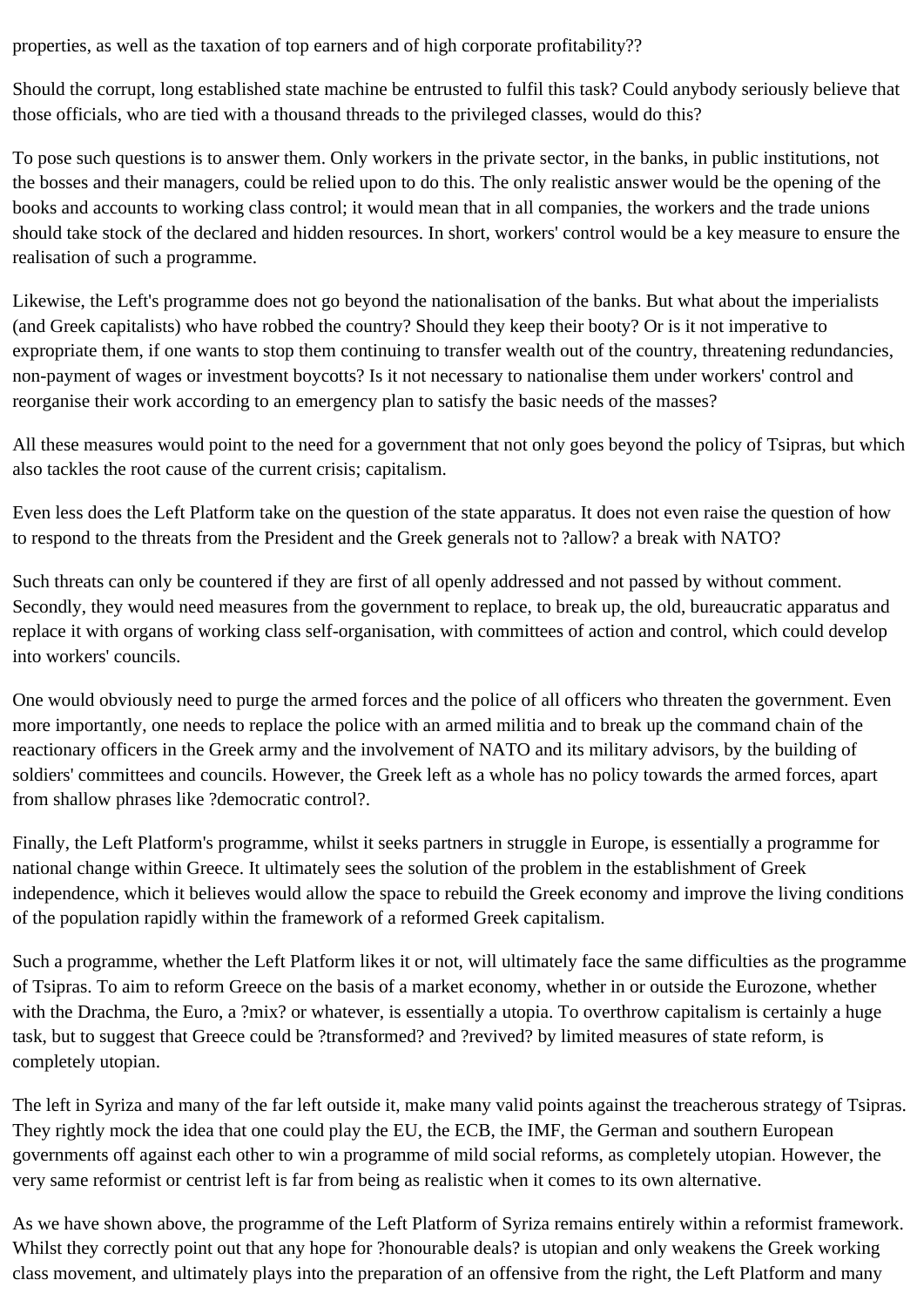EU) as a strategic objective, as a step forward.

Of course, revolutionaries should oppose sacrificing the interest of the working class and popular masses for the s the euro, but they should not give in to the pressures from Schäuble and the ECB, EU, IMF voluntarily. Indeed, the should call on the European working class to mobilise against the driving out of Greece from the Eurozone by cutti financial transactions or imposing a banking crisis. However, within the Left Platform, the call for a Grexit has beco increasingly popular.

# Was Grexit the solution?

This is also the line of economists like Costas Lapavitsas. For years, he has argued that Greece should leave the Eurozone and introduce its own currency. This strategy, to leave the EU, has become known as "Plan B". His argument is that Greece should leave the euro (but not necessarily the EU) preferably in the context of a ?controlled? exit, negotiated with the other euro countries.

?I want to come clean, and this a good venue to do it, and say the following: the obvious solution for Greece right now when I look at it as a political economist, the optimal solution, would be a negotiated exit. Not necessarily a contes exit, but a negotiated exit. I think Greece would have a reasonable chance if it went into the negotiations and was prepared to fight for and accept negotiated exit. It could be for a limited period of time, if the Greek people accepte this more easily then fine.

Negotiated exit ? negotiated in the sense that the other side of the bargain would be a deep debt write-off that wou the price that monetary union would have to accept ? a 50 per cent debt write-off. And, crucially, the exit would be protected in the sense that the European Central Bank [ECB] would see to it that the devaluation of the new curren would not be more than 20 per cent and that the banks would survive.

Both of these two terms? protecting the exchange rate and protecting the banks? cost next to nothing. It?s not as monetary union is asked to commit any money or to bear a significant cost for that. It would make a tremendous difference to Greece, with effectively no cost for the monetary union. The only cost to the monetary union would be debt write-off.

In that context, I can see reasons why the monetary union would accept that, as it would put an end to the Greek problem. To me, that?s an optimal solution right now because I can see the difficulties of the contested exit. Howe if it comes to it, even a contested exit is better than continuing with the current program.? (Greece: Phase Two, https://www.jacobinmag.com/2015/03/lapavitsas-varoufakis-grexit-syapa/

While Lapavitsas correctly criticises the utopianism of the Syriza leadership, which expects to negotiate a ?social? [solution for the masses in Greece within a framework set by the EU](https://www.jacobinmag.com/2015/03/lapavitsas-varoufakis-grexit-syriza/) and German imperialism, he himself speculate that the EU, including Germany, would agree to a ?controlled? exit and thereby forego part of the debt. If history h already proved that Tsipras' hopes of playing one imperialist off against another were completely illusory, it would no less unkind to Lapavitsas' own hopes:

?If it?s not in the confines of the monetary union, it will find restructuring much easier. Much, much easier! The IMI for instance, knows that the debt has to be restructured. The real force stopping restructuring in Greece is the Euro Union and the monetary union. So debt restructuring ought to become easier and more doable if Greece also, of c exited. That?s the first thing. The debt can wait. Greece will default, the debt will sit, it can wait.?

It is true that the IMF is critical of the Euro group and, in particular, Germany, for refusing to address the question of the unsustainability of Greek debt, that is, the inevitability of a major write down. But, for all that, Christine Lagarde did nothing to get the Greek government off the hook and even joined in the haughty baiting of the Greeks. The IM insisted that debt restructuring, will only be made ?easy? if Greece agrees to one of its infamous ?structural adjust programmes?, in other words, if it slashes pensions and other remaining ?privileges? of the poor.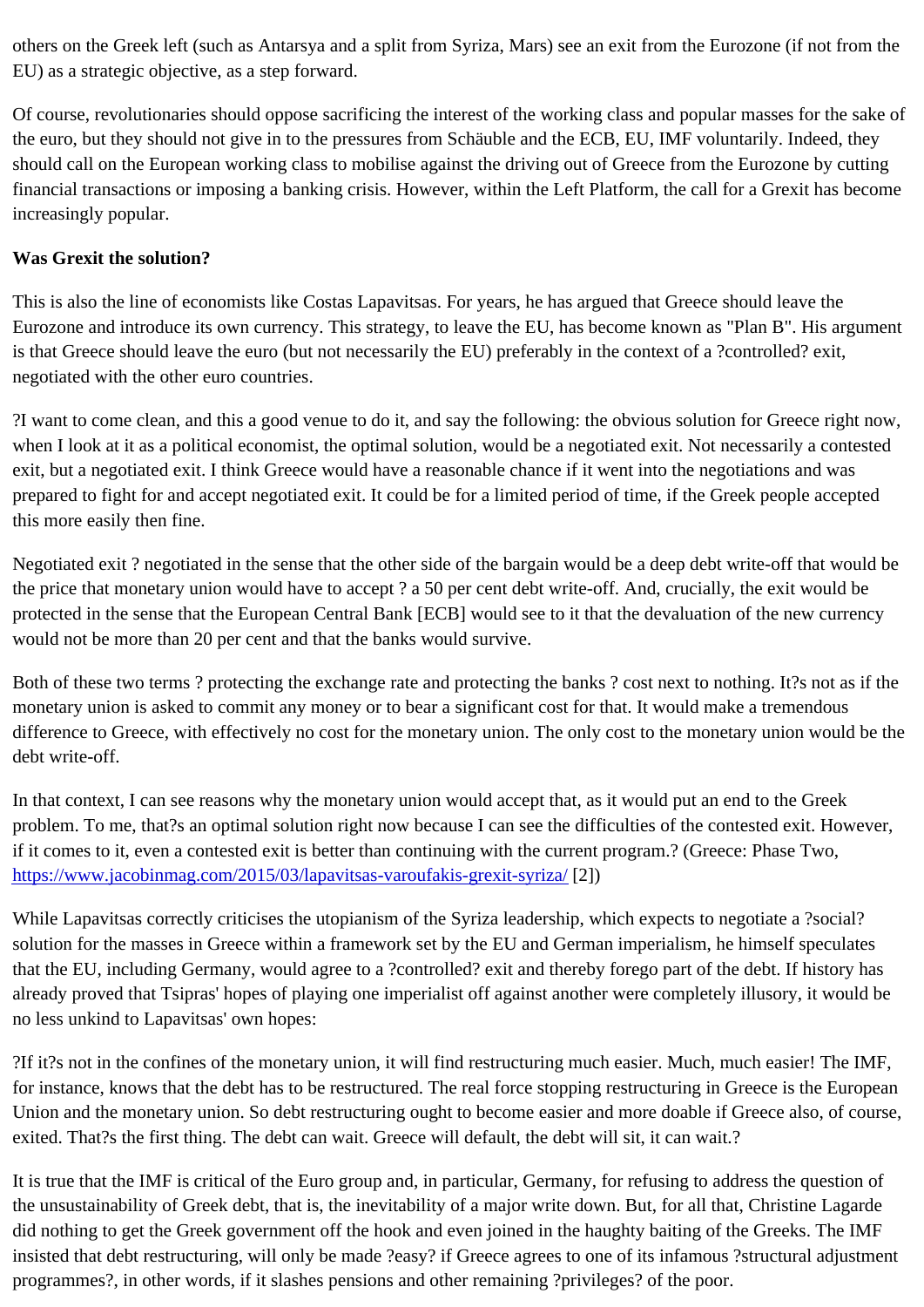negotiated Grexit relies on Germany and Wolfgang Schäuble?s five year ?temporary? exit proposal.

?Schäuble is on record, or at least Greek ministers are on record, stating that Schäuble offered an aided exit to the already back in 2011. I can see, from the perspective of the German power structure, why they might be tempted b idea, and I can see it as an objective worth fighting for by a Greek left government, for obvious reasons?.

In fact, this was not an offer but a threat, indeed, it was the very threat which constituted the ?waterboarding? (in the words of EU officials) that forced Tsipras into total surrender. He realised that Grexit would not come with generou debt forgiveness, a rescue for the Greek banks and a slow transition to a new drachma but with a brutal pulling of the plugs.

After five months of capital flight, only the most dictatorial measures over capital, together with aid from the Europe Labour movement, could have stemmed collapse and no one in the Left Platform even contemplated this. Yet Lapavitsas continues to assert that Plan B was a viable option, not as a declaration of war on the Europe of Capita as a negotiating ploy with it.

He comes to such a self-contradictory position because, like the majority of the Left Platform, his starting point is that the socialist revolution and the formation of a workers' government, that is a fundamental challenge to capitalist property relations, is simply not possible in Greece today, the time is not yet ripe for that. Therefore, he argues in favour of Keynesianism as an interim solution.

In this, he expresses a fundamental dilemma for the left reformists in Syriza. They believe that the time has not ye come to pose the perspective of workers' power and socialist transformation. All that remains for them is an ?independent?, state-regulated capitalism, pursuing an alternative development strategy for Greece. This includes directed investment, re-industrialisation, and the advantages a devalued Greek currency would give the country?s exports on the world market. That is why the question of the euro always comes up in the debates within the Gree because it symbolises the question of an independent national development.

Lapavitas claims this is not a programme for autarky, that Greece would have to maintain access to international markets, especially in the EU, and would have to seek international technology transfer for its development project his article Eurozone Crisis: Beggar Thyself and Thy Neighbour (2010)/(eprints.uwe.ac.uk/23045/1/fullreport.pdf [3]) he even remarks ?there are no guarantees that such flows would be forthcoming, particularly as the establish order in Europe would be hostile to radical change.? Five years on, the European Institutions have given a practica display of what they will do to small countries inside the Eurozon[e, let alone a country outside it. He might no](http://eprints.uwe.ac.uk/23045/1/fullreport.pdf)t want autarky, but autarky is what Greece would get.

This entire strategy is fundamentally utopian, that is, unrealisable in terms of the peaceful transition to Keynesian development that Syriza?s ?Marxist? economists imagine. Were it ever to be attempted, it would have massively reactionary consequences for the Greek working class. Out of control inflation of the new currency would mean collapsing real wages long before the prices of Greek imports or extra tourism could prop up the economy. As a re there would soon be further huge job losses because of weakening economic ties with the rest of the EU, and a contraction in vital imports from Europe as a result of having no hard currency with which to buy them.

It would be reactionary, too, for the working class of Europe. It would be held up as living ?proof? that ?there is no alternative? to austerity that is not much worse. In addition, economic collapse in Greece would likely lead to a takeover by the right, even to a military coup or the rise of fascism as a real challenger for power. The Plan B strat utterly fails to prepare the working class to deal with this, except in the supportive role for the social movements.

Like all utopias, this perspective and strategy leaves out, or reduces to a walk on role, the proletariat and its class struggle, which is what should be central for genuine Marxists.

Overcoming the crisis and the devastating destruction of the Greek economy demands the exercise of workers' po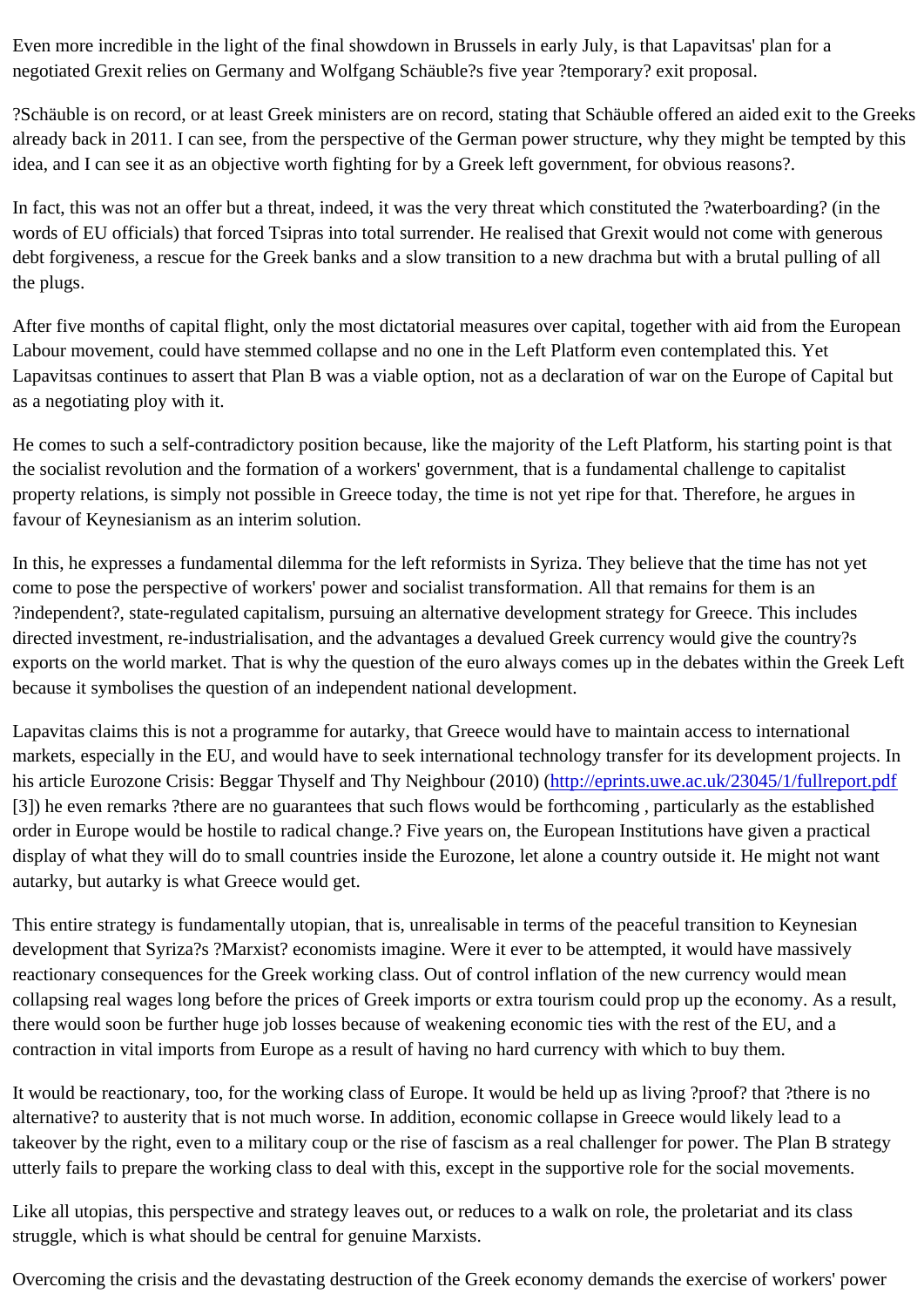in society and in the economy, culminating in a workers' government imposing emergency measures of workers' control and setting as its goal socialist transformation within the perspective of a United Socialist States of Europe. In short, Greece?s situation is objectively revolutionary; it calls out for revolution as the only solution. What is missing is the instrument necessary to bring this about, a revolutionary party.

# **Conclusion**

Since Syriza?s July collapse some on the European left have described the events in Brussels as a ?Greek Tragedy? with the implication that it represented an inexorable fate. Others claim that Plan B, Grexit, should have been tried. As we have seen this was a non-starter, not least because Syriza would in all probability never have been elected on its basis. However, both strategies, because they were fundamentally reformist, ruled out and obstructed another one; that of direct action by the Greek working class to take control of the Greek economy, to repudiate the debt and concentrate on winning the solidarity actions of workers across Europe.

What is a tragedy is that the Greek working class did not have an alternative leadership, in Syriza or outside it, that was armed with a real Plan B, fighting for it openly and boldly amongst the workers and youth. Providing such an alternative leadership was sizeable and well enough rooted amongst the militants of the parties and the trade unions, it would have been possible that they would turn to it in the critical moment of Tsipras? betrayal. If all those activists in the various revolutionary groups inside and outside Syriza had constituted such a force, then this would have been a real possibility.

This Plan B would have to be a programme of action to save the country from disaster, centred on creating a workers' government. Its programme would focus on measures such as workers' control of the banks, industry, transport, cancellation of the debt, monopoly of foreign trade, nationalisation of the big industrial and commercial companies and a workers' militia, measures that would need to be implemented, not by bourgeois civil servants, but by ordinary workers themselves.

The Left Platform's Plan B was, as we have seen, very far from being such a programme. A negotiated Grexit was as unworkable as persuading the masters of the Eurozone to relent and forgive Greece its debts. Moreover, the reformist Left knew it and did little or nothing to disturb Tsipras' time-wasting negotiations or to agitate for the working class to take control of things by blocking the sabotage of the Greek ruling class, which was evacuating its money from the country throughout this period.

When the Greek parliament first voted for the acceptance of a harsher austerity deal on 11 July 2015, only two of the Left Platform MPs dared to voted no and another eight abstained. Their excuse was that they feared bringing down the government. Only on 26 July, when the new Memorandum was put to parliament and it was clear that the right wing parties would vote for it and would not try to bring down Tsipras, did 39 of the Left Platform's MPs dare to vote against.

This showed that, like typical reformists, they were still focussed on parliamentary manoeuvres, not acting as tribunes of the people summoning the masses to resistance. They still regarded a Syriza government, even when imposing the Eurogroup?s terms, as some sort of protection for Greek workers. In short, though revolutionaries in Syriza should support the Left Platform?s call for a meeting of the Central Committee and, indeed, a conference to call Tsipras and Co to account before the party membership, their number one duty is to mobilise resistance to the government and its actions, in the factories, the streets, the communities.

The failure or inability of the Left in Syriza and outside it to build democratic councils of action (the name does not matter) meant that between the election and the referendum there was no counter-power to the Syriza-Anel coalition. The government remained, fundamentally, a bourgeois government and not the workers' government that was needed. It was under all the pressures of the Eurogroup and the Greek capitalists, not under the control of the working class. The lack of such councils during the week of the betrayal, and even more so now, when resistance to the Tsipras government?s measures is critical, was, and remains, the main obstacle to a fightback.